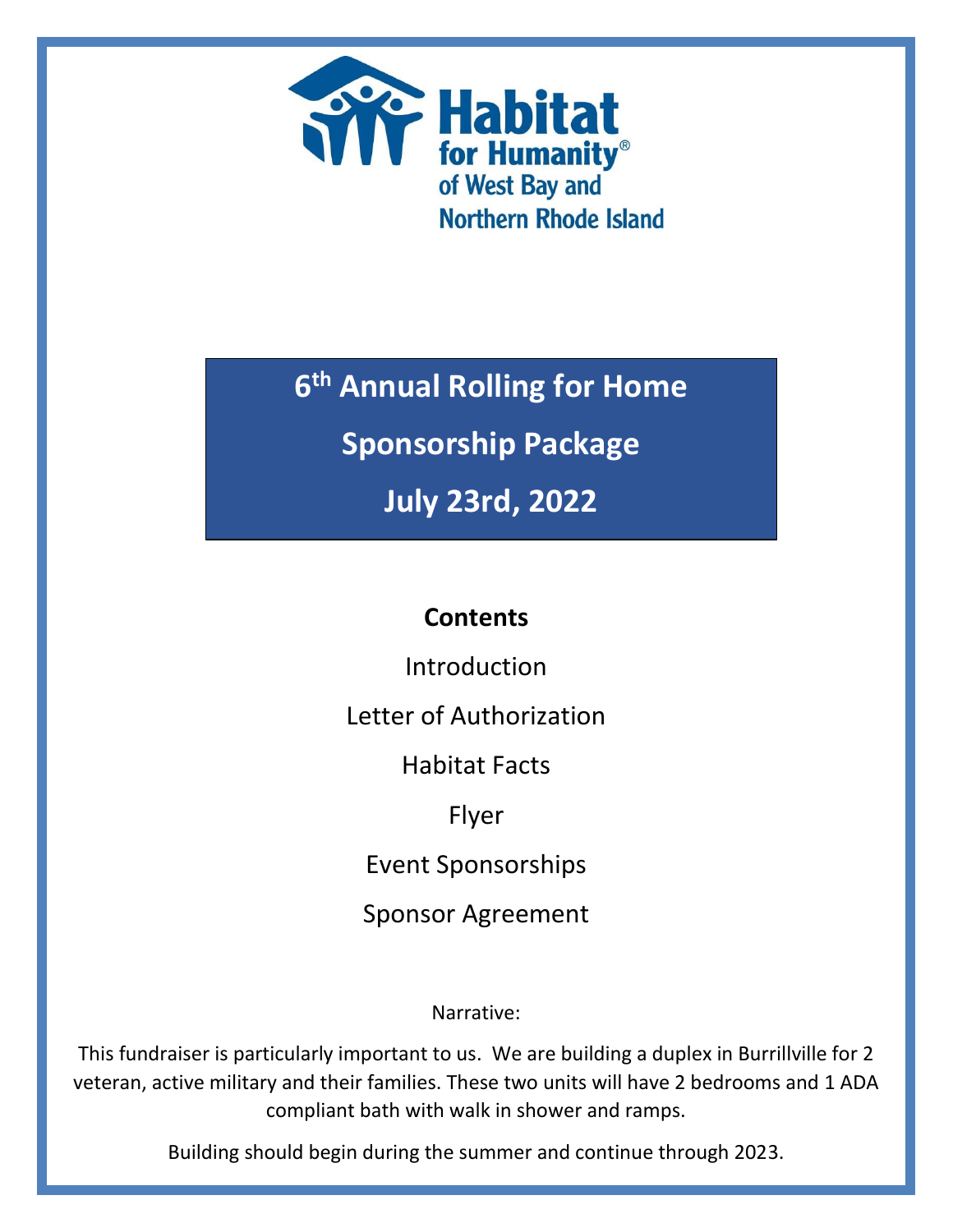### *We need your help!*

### **Introduction**

Thank you for considering sponsorship of our 6<sup>th</sup> Annual Rolling for Homes Veterans Build Fundraiser **There are several benefits to sponsor this event:**

A decent and affordable place to live helps families by freeing them from such physical and mental hardships and placing them on a path of new opportunity and increased confidence and self-reliance. A family's partnership with Habitat means they have a stable place to live and to spend time together. An affordable mortgage means they have a chance to create savings and invest in their education. A decent roof over their heads establishes home as a place that protects instead of endangering — their health. When combining this with our Veteran Build program, we can lessen the anxiety of a deployed soldier, knowing that his or her family is safe and living in a decent home. This allows the soldier to concentrate on his/her mission while on deployment. For our senior veterans, the program allows for critical repairs that make their living environment unsafe. Finnally and extremely important is provide active duty military personnel, veterans and their families with the opportunity to volunteer with Habitat. For returning soldiers, volunteering with us gives them a chance to reintegrate back into society and build alongside their neighbor. Educating the public about what we do is vital to help give the veteran a new sense of purpose, a mission, and to put good skills to use that could eventually lead to employment or a position on the board.

**We are a 100% all volunteer organization and entirely self-funded**. Our funds come from grants, fundraisers and monetary donations from individuals, churches, civic organizations and corporations as well as in-kind donations of building materials and land.

#### **Be involved in one of the most rewarding organizations**

When your company contributes to Habitat West Bay & Northern RI, it has the opportunity to:

- **Build Morale at the workplace**
- Develop Leadership Skills
- Build trust
- **Foster Good Will in the community**

#### **There are several ways to support the organization**

- Help sponsor a fundraiser
- Make a cash donation
- Make In Kind Donations
- Sponsor a Team Build Day
- Provide volunteer support at a build site
- Volunteer to do lunches on a build day

Please take a few minutes and review the material contained in this sponsorship package. You will find the following items:

- Habitat West Bay Fact Sheet
- Sponsorship Opportunities
- Our website, link to newsletters and Facebook page
- Sample Event Flyer
	- Donation letter with Tax ID Number
- Sponsorship Program Agreement Form

**Thank you, Amy L. Gates Amigal267@gmail.com**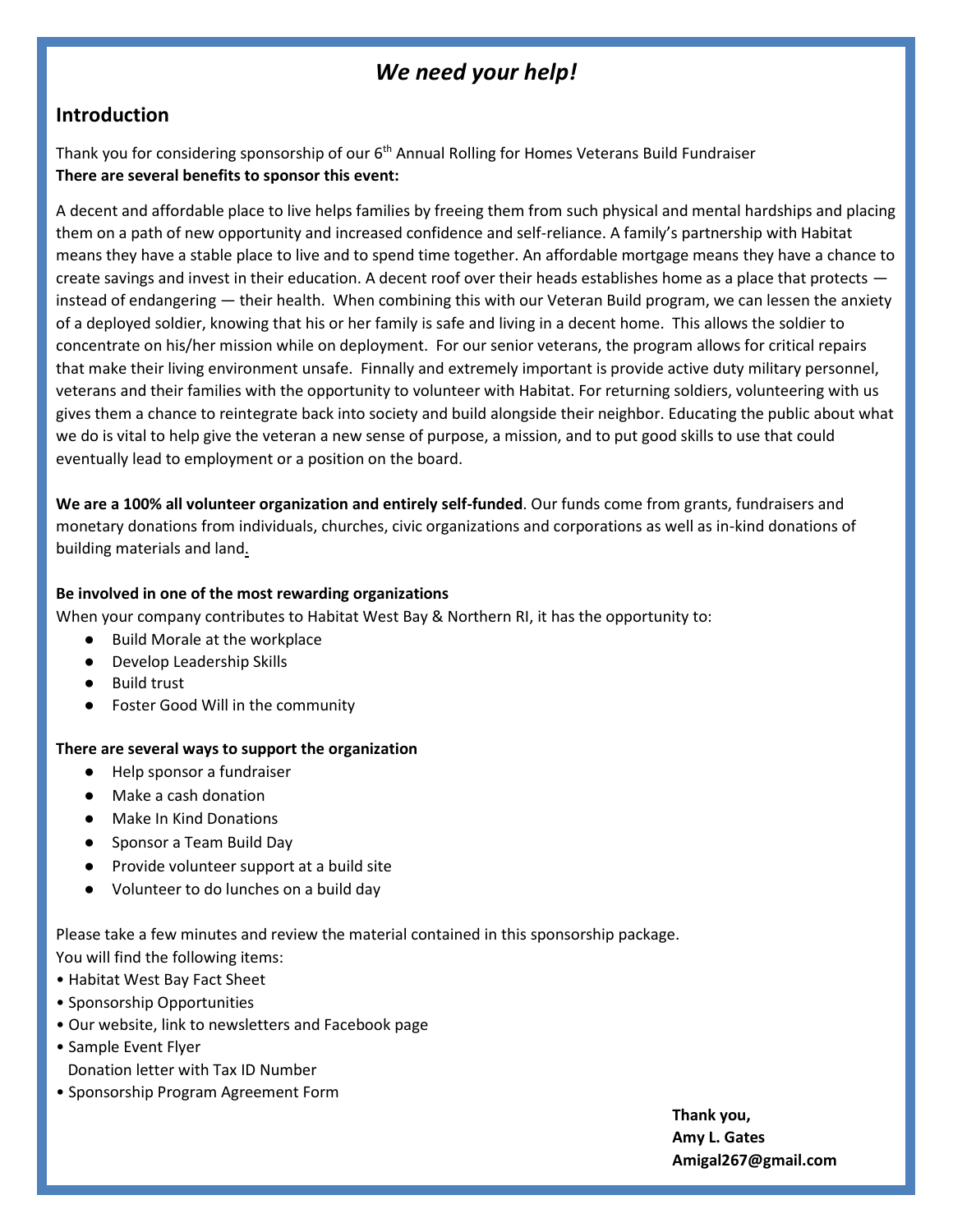

**Donation Authorization 2022**

To Whom It May Concern:

The bearer of this letter is an authorized representative of Habitat for Humanity of West Bay and Northern Rhode Island.

**Your donation will go toward our Veteran Build program. Funds raised form this event will go towards the building of a duplex in Burrillville for two qualified veterans or active military members and their families!!!**! These two units will have two beds and 1 ADA compliant bath with walk in shower and ramps.

Habitat for Humanity works in partnership with God and people everywhere, from all walks of life, to develop communities with people in need by building and renovating homes, so that there are decent houses in decent communities in which every person can experience a place to call home.

We at Habitat for Humanity appreciate your donation.

Tax ID Number : 05-0458404

Please visi[t www.habitatriwestbay.org](http://www.habitatriwestbay.org/) for more information.

Warmly,

Amy Gates, Habitat of West Bay and Northern RI

**Veteran Build Chair P.O. Box 6743 Warwick, RI 02887 401-374-2724 www.habitatriwestbay.org**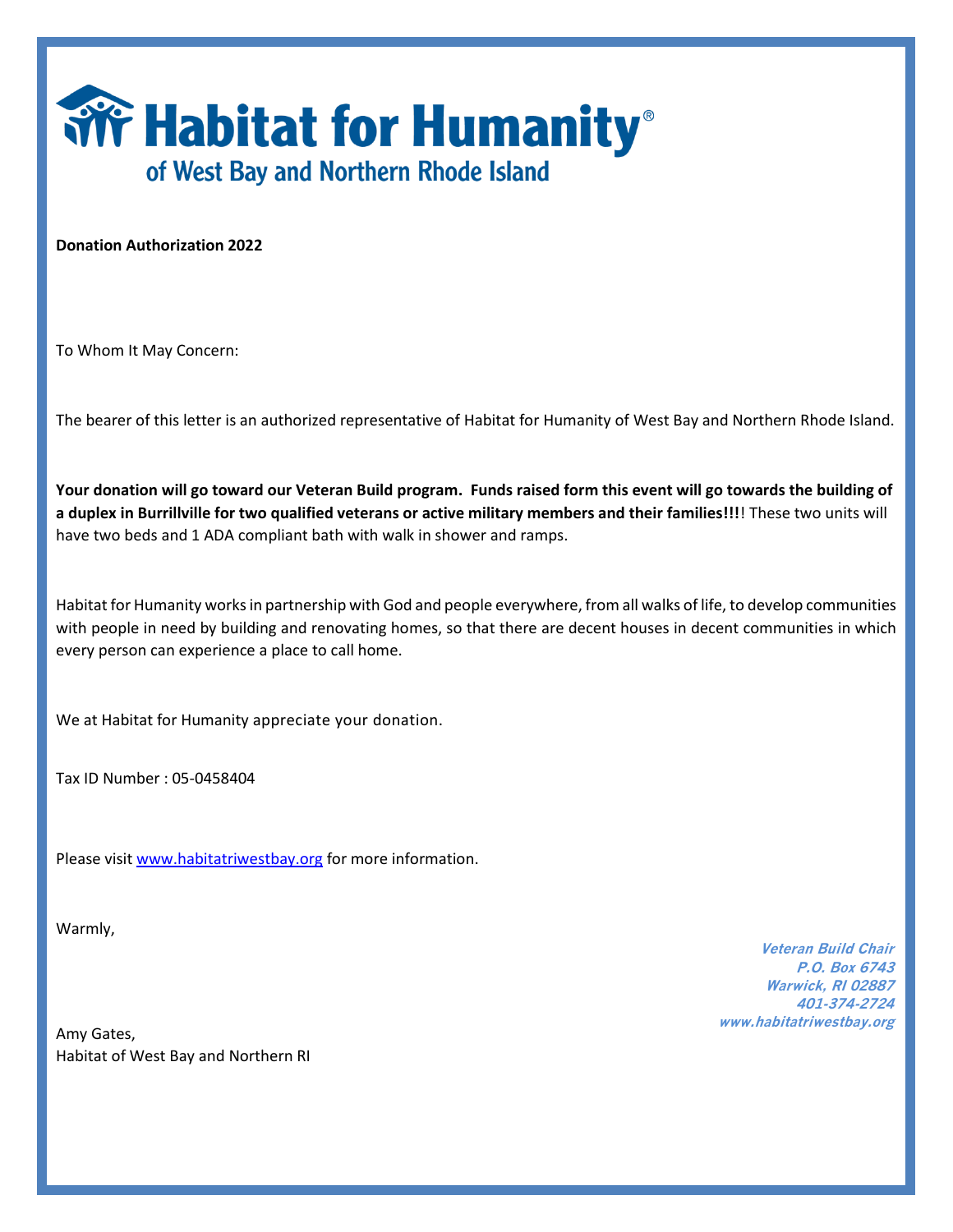| Habitat for Humanity West Bay & Northern RI Fact Sheet |                                                                                                                                                                                                                                                                                                                                                                                                                                                                                                                                                                                                                                                                                                                                                                                                                    |  |  |
|--------------------------------------------------------|--------------------------------------------------------------------------------------------------------------------------------------------------------------------------------------------------------------------------------------------------------------------------------------------------------------------------------------------------------------------------------------------------------------------------------------------------------------------------------------------------------------------------------------------------------------------------------------------------------------------------------------------------------------------------------------------------------------------------------------------------------------------------------------------------------------------|--|--|
| Name:                                                  | Habitat for Humanity of West Bay and Northern RI                                                                                                                                                                                                                                                                                                                                                                                                                                                                                                                                                                                                                                                                                                                                                                   |  |  |
| <b>Donation Letter:</b>                                | <b>Donation Authorization See above</b>                                                                                                                                                                                                                                                                                                                                                                                                                                                                                                                                                                                                                                                                                                                                                                            |  |  |
| Website:                                               | www.habitatriwestbay.org                                                                                                                                                                                                                                                                                                                                                                                                                                                                                                                                                                                                                                                                                                                                                                                           |  |  |
| Link to Newsletter:                                    | http://conta.cc/2pb5xti                                                                                                                                                                                                                                                                                                                                                                                                                                                                                                                                                                                                                                                                                                                                                                                            |  |  |
| Link to Facebook:                                      | https://www.facebook.com/Habitatriwestbay/                                                                                                                                                                                                                                                                                                                                                                                                                                                                                                                                                                                                                                                                                                                                                                         |  |  |
| Sample Event Flyer:                                    | <b>Flyer: Attached</b>                                                                                                                                                                                                                                                                                                                                                                                                                                                                                                                                                                                                                                                                                                                                                                                             |  |  |
| Date Formed:                                           | 1996                                                                                                                                                                                                                                                                                                                                                                                                                                                                                                                                                                                                                                                                                                                                                                                                               |  |  |
| Address:                                               | P.O. Box 6743, Warwick, RI 02887                                                                                                                                                                                                                                                                                                                                                                                                                                                                                                                                                                                                                                                                                                                                                                                   |  |  |
| Our Territory:                                         | We serve 15 communities: Burrillville, Coventry, Cranston, Cumberland, East<br>Greenwich, Foster, Gloucester, Johnston, Lincoln, North Smithfield, Scituate,<br>Smithfield, Warwick, West Warwick, West Greenwich and Woonsocket                                                                                                                                                                                                                                                                                                                                                                                                                                                                                                                                                                                   |  |  |
| Mission:                                               | Habitat views its work as successful when lives are transformed and when<br>positive and lasting social, economic, and spiritual change is promoted within a<br>community                                                                                                                                                                                                                                                                                                                                                                                                                                                                                                                                                                                                                                          |  |  |
| Fundraiser:                                            | Proceeds from this fundraiser will go towards the building of a duplex in<br>Burrillville for 2 veterans, active military and their families. The units will have<br>two bedrooms and 1 ADA compliant bath with walk in shower. The program<br>provides for home ownership, critical repair needs and volunteer opportunities<br>to military service members and their families.<br>This is the $6th$ annual jeep and motorcycle run. It is the only run of it's kind and<br>attracts people from all walks of life who share common interests. Habitat West<br>Bay brings them all together in a 1 hour run through back country roads, farms<br>and reservoirs. The run ends at The Elk's Lodge in Smithfield, followed by lunch,<br>live entertainment, 50/50 raffle, and auction. We expect over 200 people to |  |  |
|                                                        | attend this event. Last year we sold out. Run registration starts at 9:30 am. We<br>depart at 10:30. Lunch starts at 12PM.                                                                                                                                                                                                                                                                                                                                                                                                                                                                                                                                                                                                                                                                                         |  |  |
| <b>Contact Information:</b>                            | Amy L. Gates, Veteran Build Chair                                                                                                                                                                                                                                                                                                                                                                                                                                                                                                                                                                                                                                                                                                                                                                                  |  |  |
|                                                        | 401-374-272 Email: amy@habitatriwestbay.org                                                                                                                                                                                                                                                                                                                                                                                                                                                                                                                                                                                                                                                                                                                                                                        |  |  |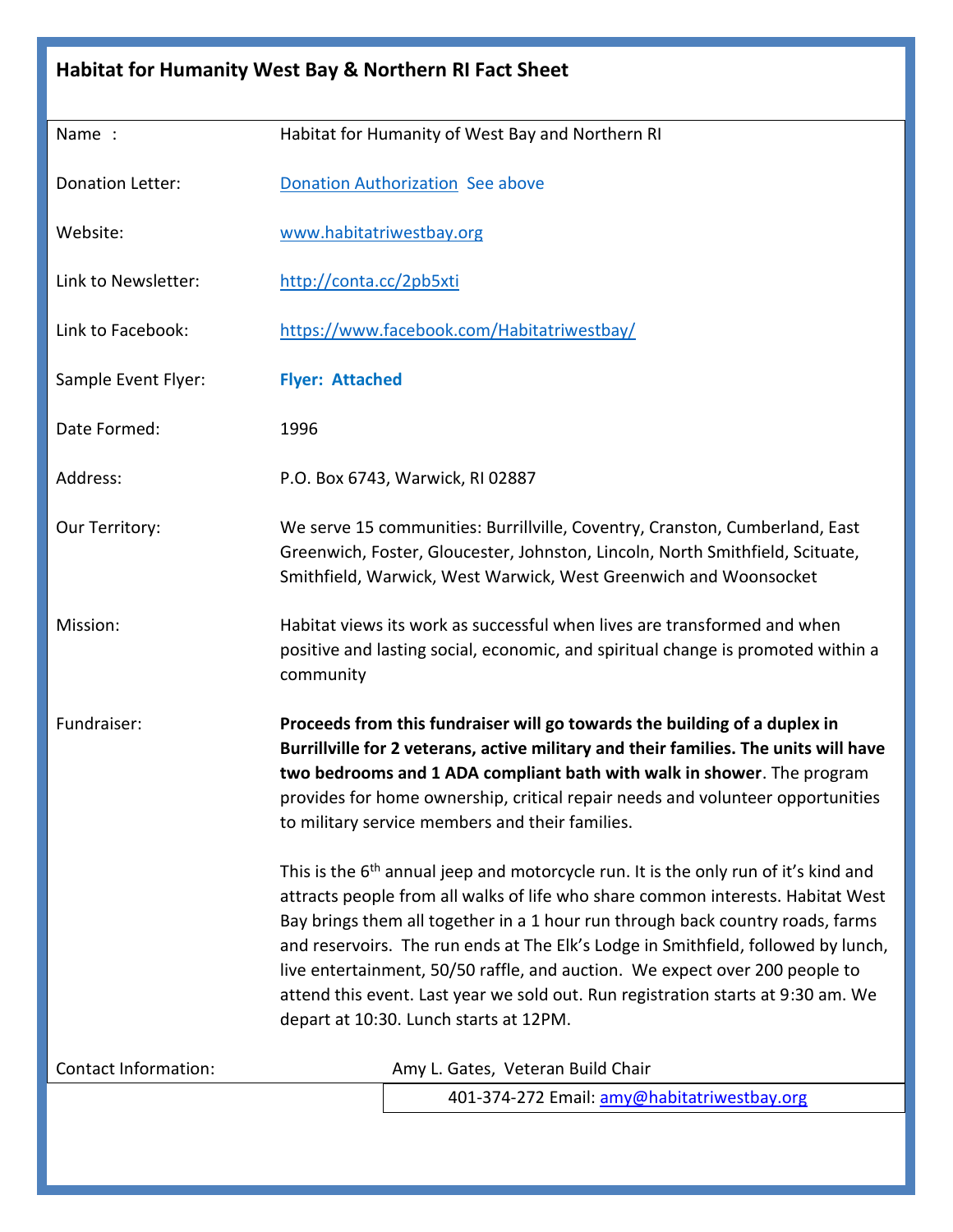

We will be building a two unit duplex for Veterans in Burrillville on Oakland **Street.** 

We would like 2 veteran families to apply for these 2 bedroom 1 ADA compliant bath. They must meet the following requirements:

Our homes are Zero to Low interest Mortgages on the home only. Habitat keeps deed to land for first rights of refusal. The average payment is \$800-\$900 a month which is mostly principal, taxes and insurance.

Must not currently own a home or have owned a home in the last 5 years, unless in case of divorce.

### **Requirements:**

- **Needs better housing: For example,** living in substandard, rundown, living conditions
- $\bullet$ Has the Ability to Pay: Monthly expenses must be manageable and meet HUD income guidelines of no more than 80% of the Area Medium Income/ Mortgage payments must not be more than 30% of household income. Debt must not be more than  $\frac{638-43}{6}$  of income, credit above 650 See chart.
- Must have a willingness to partner: Willing to complete 300 hours of sweat equity, complete homeowner class, attend Habitat activities, make payments on time

#### **Income Chart: 80% Area Medium Income**

#### **Per Members of House Hold**

| 1.           | \$48,750 | 4 \$69,600 |
|--------------|----------|------------|
| $\mathbf{2}$ | \$55,700 | 5 \$75,200 |
| 3            | \$62,650 | 6 \$80,750 |

To request an application, email: homeselection@habitatriwestbay.org

> **Wr Habitat for Humanity** of West Bay and Northern Rhode Island

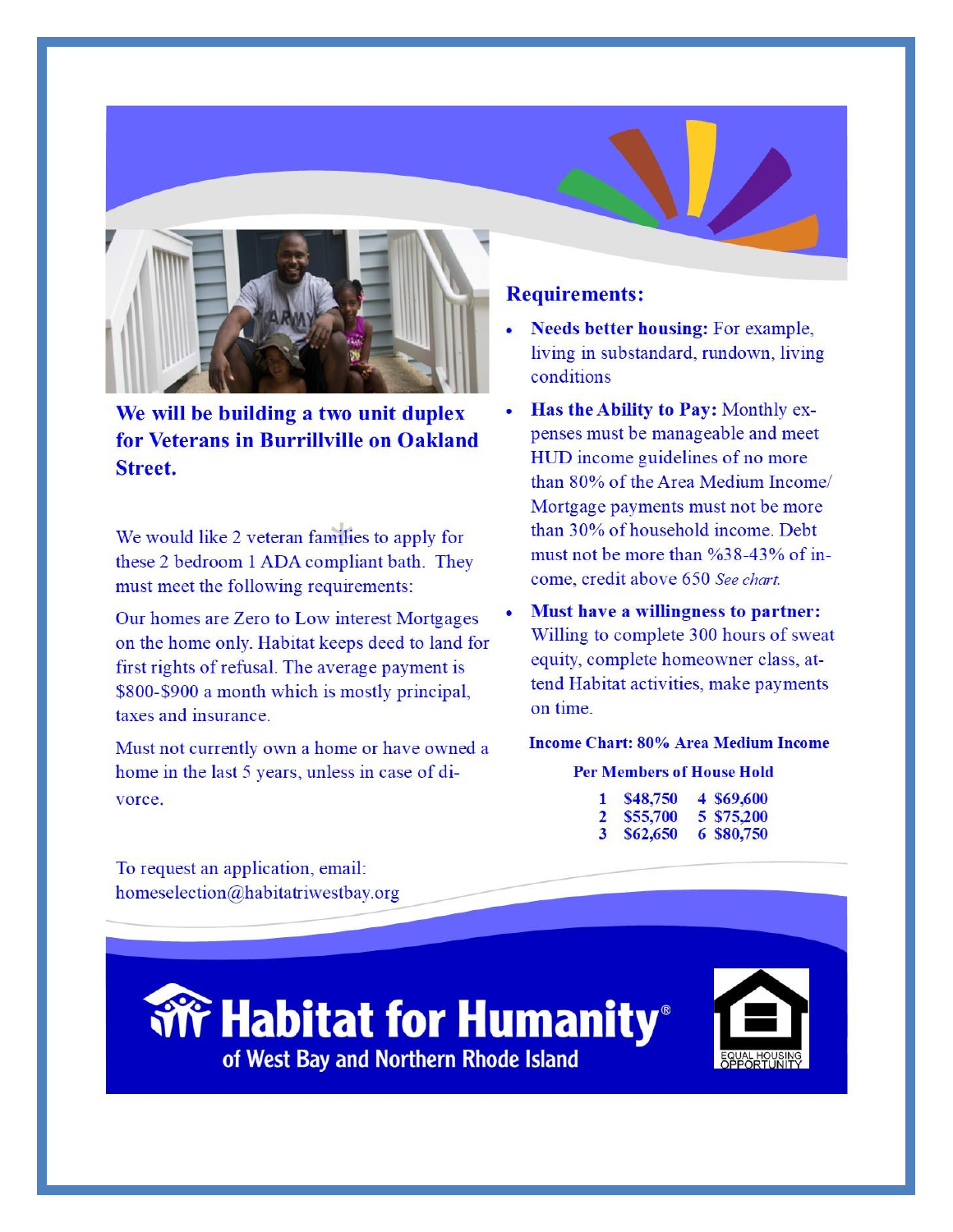# **Sponsorship Opportunities**

#### **Keys: \$100**

Name on all social media Name on Tshirt. Nothing else included

#### **Hammer Time! \$175**

Name on all social media (2) Ticket to event (I/C Ride Registration or Lunch and 2 Tshirts) Name on all social media Name on Tshirt

#### **Vendor Me This! 250**

Table and Tent at event (self provided) (2) Tickets to event (I/C Ride Registration or lunch and 2 Tshirts Handouts at event Name on all social media Name on Tshirt

#### **Shelter Sponsor: \$500**

(4) Tickets to event (I/C Ride Registration or lunch and 4 Tshirts Handouts at event Table and Tent at event (self provided) Logo on all social media Logo on Tshirt

#### **Home Sponsor: \$1500**

(5) Tickets to event (I/C Ride Registration or lunch and 5 Tshirts Table and Tent at event (self provided) Handouts at event Logo on all social media Logo Prominently displayed on Tshirts Logo on Construction Site 2 Minute Presentation at event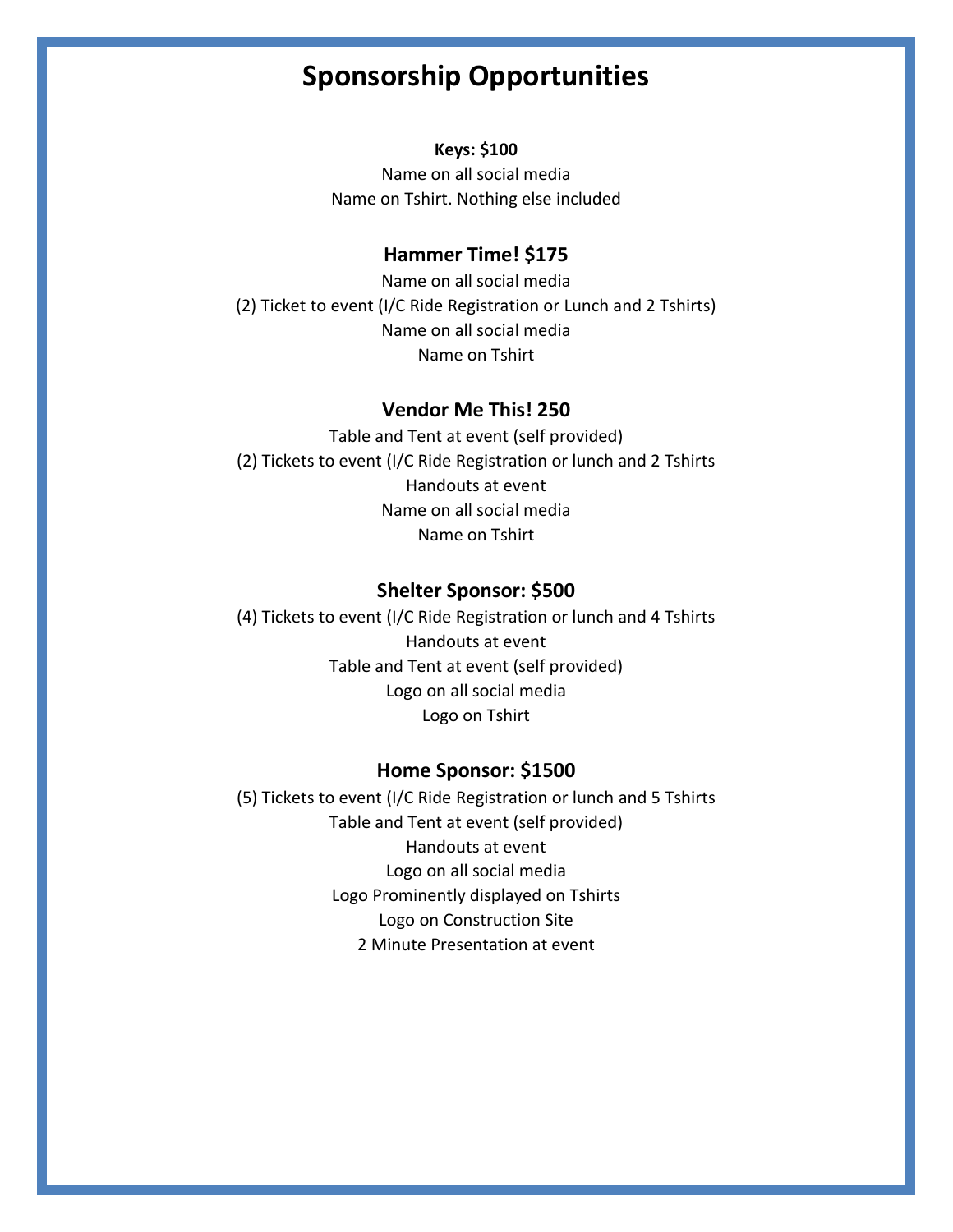# *Presenting Sponsor: \$5,000*

*(10) Tickets to event (I/C Ride Registration or lunch and 10 Tshirts*

*Table and Tent at event (self provided)*

*Handouts at event*

*Prominent Logo on all social media, website and newsletter*

*Prominent Logo on Tshirts*

*Display company logo on Banner at Event*

*Prominent Logo on Construction Site Billboard*

*Team Build Day for 10 people, including Team Build Tshirts*

*5 Minute speech at event*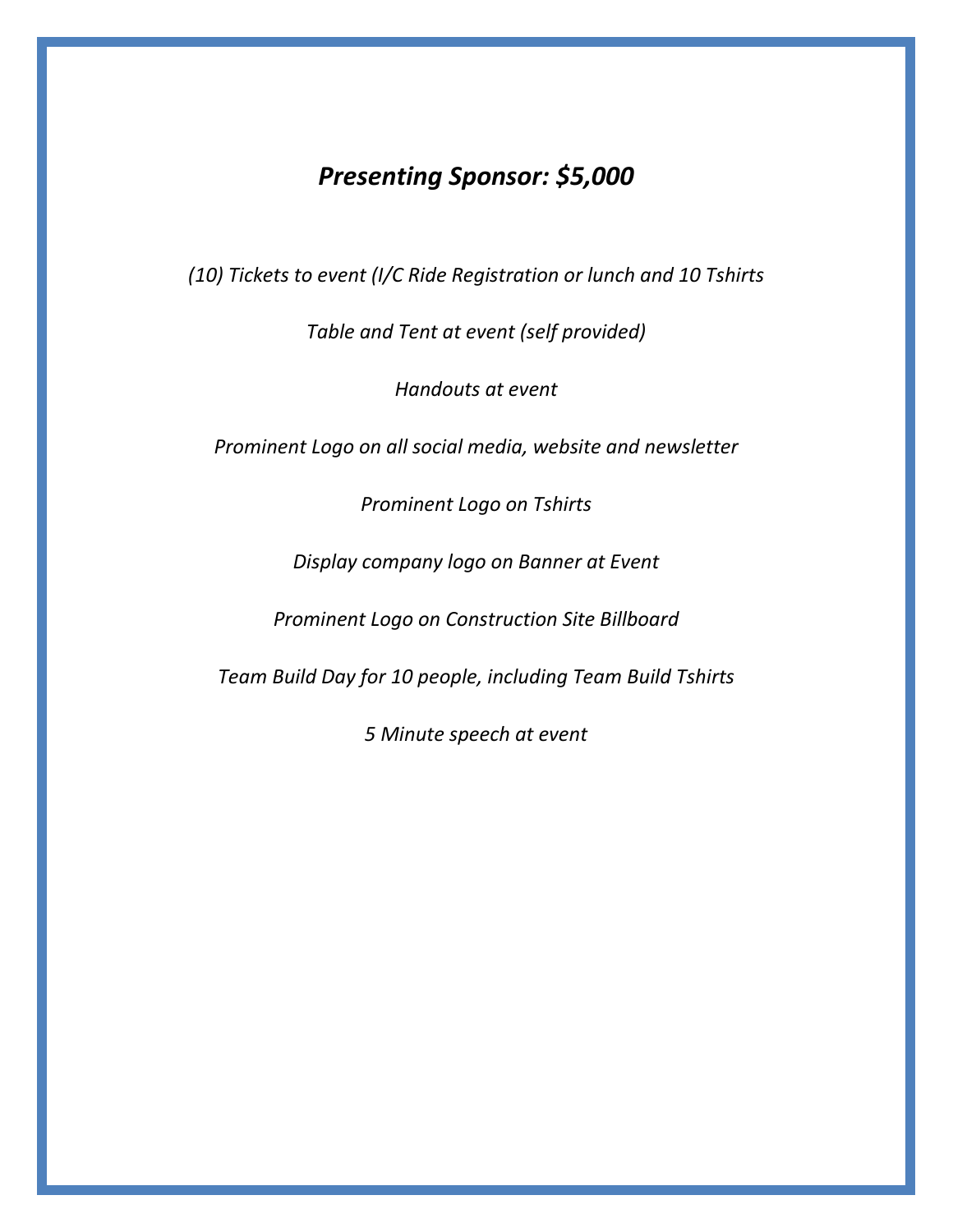# Sponsorship Selection and Registration

| <b>Select Sponsorship:</b>                                          |                                                                               |                    |                                     |                                                                                                                                   |  |
|---------------------------------------------------------------------|-------------------------------------------------------------------------------|--------------------|-------------------------------------|-----------------------------------------------------------------------------------------------------------------------------------|--|
| $\circ$ *Presenting \$5,000                                         |                                                                               |                    |                                     |                                                                                                                                   |  |
| $\circ$ *Home \$1,500                                               |                                                                               | $\circ$<br>$\circ$ | *Vendor Table \$250<br>Hammer \$175 |                                                                                                                                   |  |
| $\circ$ *Shelter \$500                                              |                                                                               | $\circ$            | The Key \$100                       |                                                                                                                                   |  |
|                                                                     |                                                                               |                    |                                     |                                                                                                                                   |  |
|                                                                     |                                                                               |                    |                                     |                                                                                                                                   |  |
|                                                                     |                                                                               |                    |                                     |                                                                                                                                   |  |
|                                                                     |                                                                               |                    |                                     |                                                                                                                                   |  |
|                                                                     |                                                                               |                    |                                     |                                                                                                                                   |  |
| *Includes a Vendor Table with package                               | Will you be using this feature? Yes___ No__<br>(Table and Tent Self Provided) |                    |                                     |                                                                                                                                   |  |
| Motorcycle or just for lunch portion. Doors open at 11am to set up. |                                                                               |                    |                                     | Please list names attending in the Ride Registration page and indicate if they are riding in a Jeep,                              |  |
| <b>Payment Information</b>                                          |                                                                               |                    |                                     |                                                                                                                                   |  |
| O                                                                   | <b>Enclosed is a check for our Sponsor Package</b>                            |                    |                                     |                                                                                                                                   |  |
| $\circ$<br>$\circ$                                                  |                                                                               |                    |                                     | Sorry, we are unable to attend, but please accept our donation of:                                                                |  |
|                                                                     |                                                                               |                    |                                     |                                                                                                                                   |  |
|                                                                     |                                                                               |                    |                                     |                                                                                                                                   |  |
|                                                                     |                                                                               |                    |                                     | Sponsors, if package includes logo for shirt, please email us your logo no later than June 10 <sup>th</sup> for T-shirt Placement |  |
|                                                                     |                                                                               |                    |                                     | Habitat for Humanity West Bay & Northern RI. P.O. Box 6743, Warwick, RI 02887                                                     |  |

**Email:** amy@habitatriwestbay.org **Call:** 401-732-6407 **Visit:** www.habitatriwestbay.org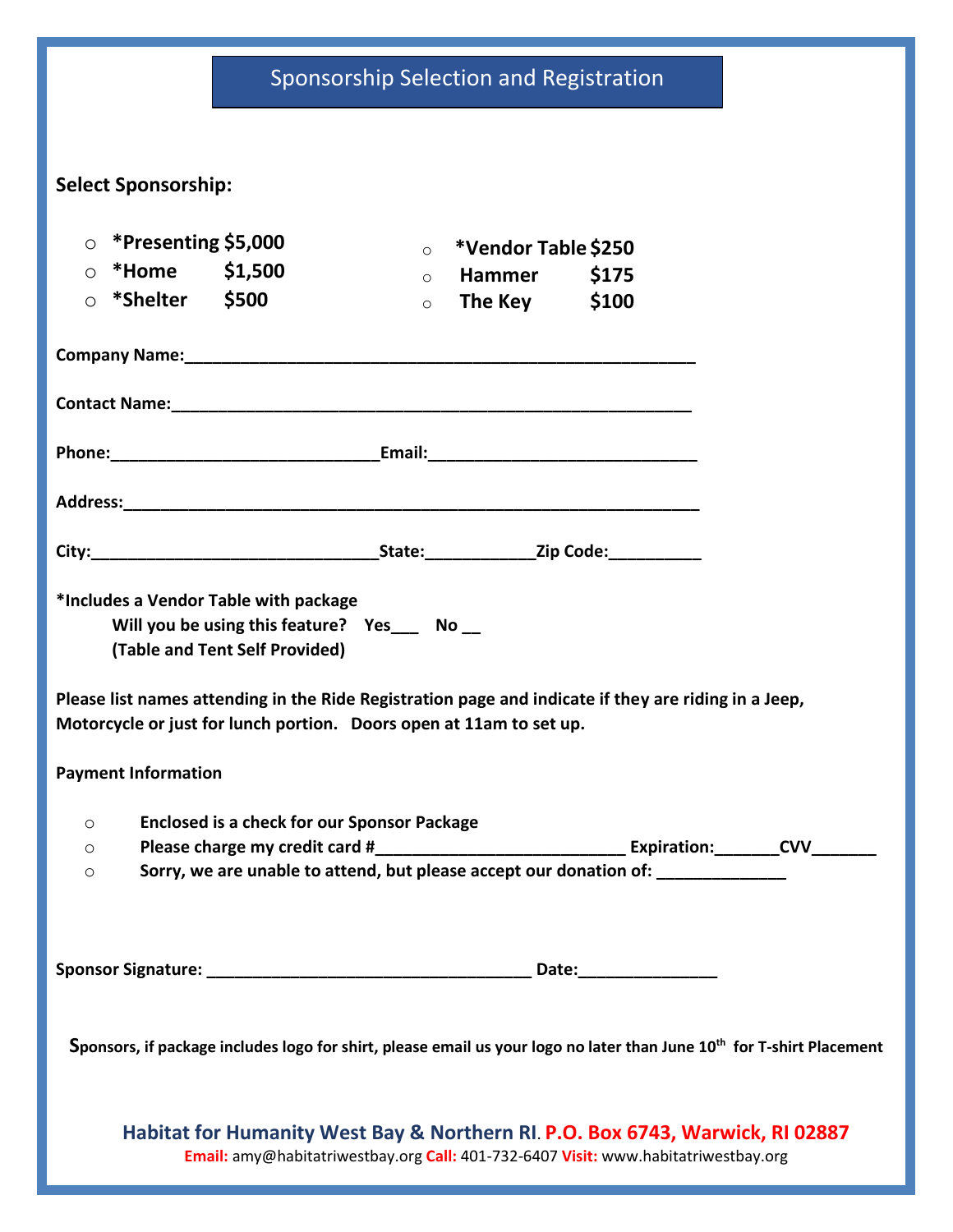|                                                                      |       | <b>Ride Registration Sheet</b>                                                                      |
|----------------------------------------------------------------------|-------|-----------------------------------------------------------------------------------------------------|
|                                                                      |       | Name of Company: __________________________________Contact Name: ________________                   |
|                                                                      |       |                                                                                                     |
|                                                                      |       |                                                                                                     |
|                                                                      |       |                                                                                                     |
| Check one of the following: Jeep______ Motorcycle______ Lunch_______ |       |                                                                                                     |
|                                                                      |       | Please list Guests if they are part of a package and are riding in a Jeep, Motorcycle or Lunch Only |
| $G$ uest #1 $\cdot$                                                  | I M I | <b>Rolling for Homes</b>                                                                            |

|                   | J M L |
|-------------------|-------|
|                   | J M L |
|                   |       |
|                   |       |
|                   | J M L |
|                   |       |
|                   | J M L |
| Guest #9:         | J M L |
| <b>Guest #10:</b> | J M L |
|                   |       |

**Please indicate number of shirts per size per package Small\_\_\_\_\_\_ Medium\_\_\_\_\_\_Large\_\_\_\_\_**

#### *Rolling for Homes Veterans Build Fundraiser*

**Date: Saturday, July 23rd Morning Registration: 9AM/Depart: 10:30AM Lunch Registration: 12PM The Elk's Lodge, Farnum Pike, Smithfield, RI Live music!**

**Individual Tickets are \$35pp and include Ride registration and lunch. T-shirts sold separately \$20 Ride Registration Only Tickets can be purchased at www.habitatriwestbay.org**

**Habitat for Humanity West Bay & Northern RI**. **P.O. Box 6743, Warwick, RI 02887 Email:** amy@habitatriwestbay.org **Call:** 401-732-6407 **Visit:** www.habitatriwestbay.org